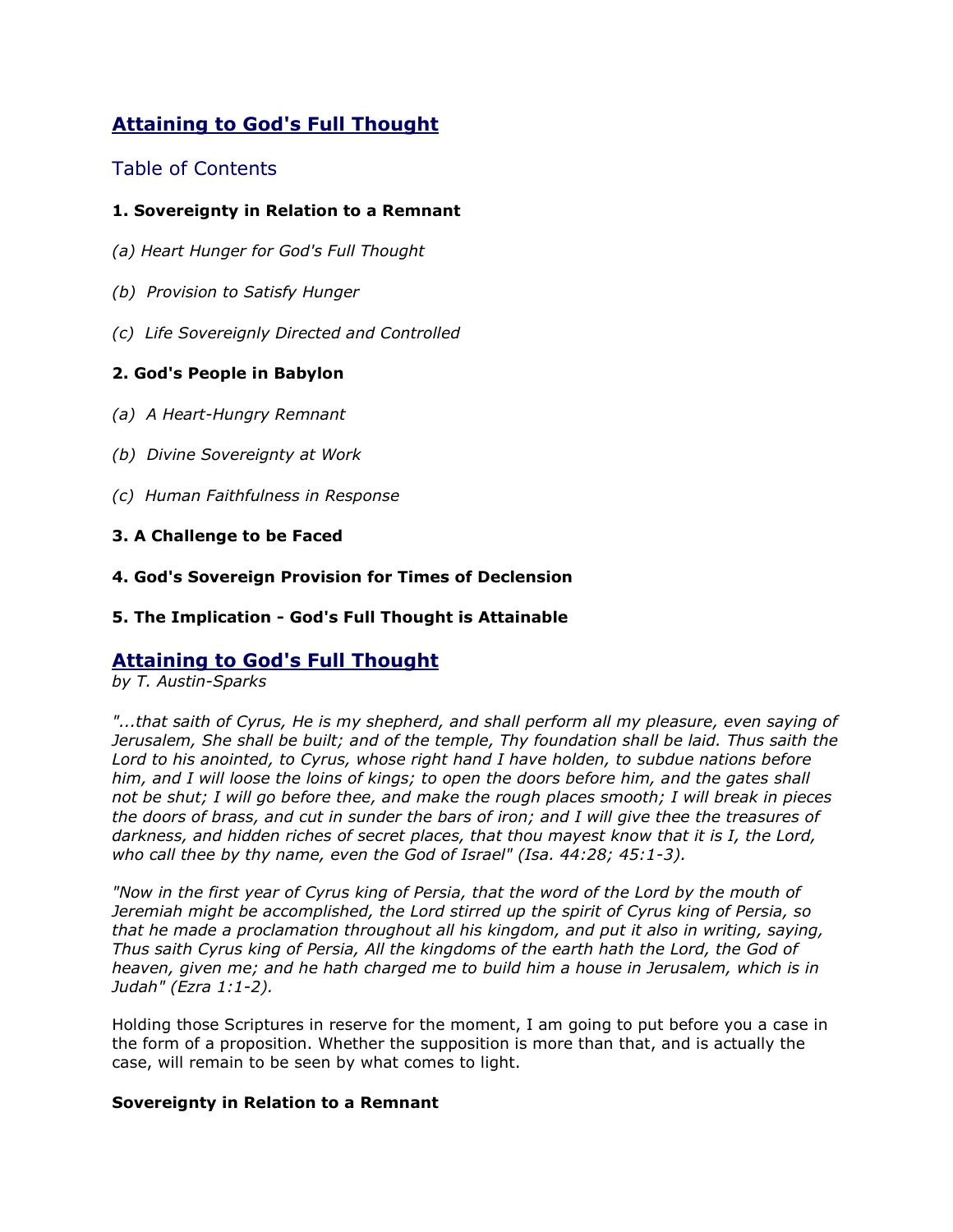Supposing God had, and has, in His heart and mind a certain fulness of purpose which He has determined shall find expression by means of a people on this earth, and when it comes to the test, that people as a whole and in general fail Him. He never for an instant contemplates giving up one iota of His main purpose, and yet He has known all along that that people in the first instance *would* fail Him. He therefore resolved that in the failure of the whole people at that time, He would proceed to secure to Himself from among them another company, maybe smaller in number, who would respond to Him in His fuller desire. As He foreknew the whole and called them, so He foreknew these. In His eternal counsels He has His eye upon them and they are to Him - not an elect of the elect but the first ripe fruit of His husbandry, a kind of first expression of His thoughts concerning all the rest. On such a supposition what would you think would be some of the things that He would do in the case of such a company?

#### *(a) Heart Hunger for God's Full Thought*

In the first place, would He sovereignly do something inside them, that something being the creation of a sense of need, a right kind of dissatisfaction, of disappointment with the existing general condition, producing an inward longing for something, they may not know what, but a sense that there is something more, and that this existing state is not what the Lord really means for His full satisfaction; that there is reproduced in these people, inside of them, God's own discontent, God's own dissatisfaction, God's own desire for that something more in spiritual measure. Do you think that that is what He would do as one thing? Well, it is most likely.

#### *(b) Provision to Satisfy Hunger*

Then do you think that, possessing perfect foreknowledge, He would work sovereignly to provide for that inwrought sense of dissatisfaction and need, to have the provision in existence so that there is no contradiction or inconsistency in His ways - that He creates a desire and a sense of need and has made no provision for it? Those two things surely would go together, God would do that. If you were in God's place, you would do it. Is it likely that that is what He would do, in the second place?

# *(c) Life Sovereignly Directed and Controlled*

Thirdly, do you think that He would act sovereignly, apart from those people, to so arrange and govern their experiences, their lives, that they were really headed up to that; that in some way, to begin with perhaps not knowing why and what it meant, but in some way to bring them within the compass of that intention of His and that provision of His, and to shut all other doors to them, so that they just could not get outside and go and become absorbed in something else, the more general? I am not saying that is all wrong, all bad, but it does not just meet God in that measure in which He must be satisfied. So for these people He is acting sovereignly, and they find, while they may give some explanation for it, that the fact is they have not been allowed to be absorbed by the general Christian life and outlook and activity. It is not a matter that they are separatists themselves, that they are not concerned in all that is of God and for God in a general way. Very often they would move out into that realm and become a part of it and take up its activities, but somehow or other God has not allowed it and does not allow it. There are conditions which put up barriers, there are things which do not allow it, do not permit it. You somehow are shut up to it against yourself, you are shut up to something more. It seems to be - you can call it fate if you like, however you explain it. Well, here I am, the Lord has not allowed me to get into that, to go into that, I am shut up for some reason. Do you think that is what He would do? Would you do that? Would it be necessary to do that in order to reach your end, to do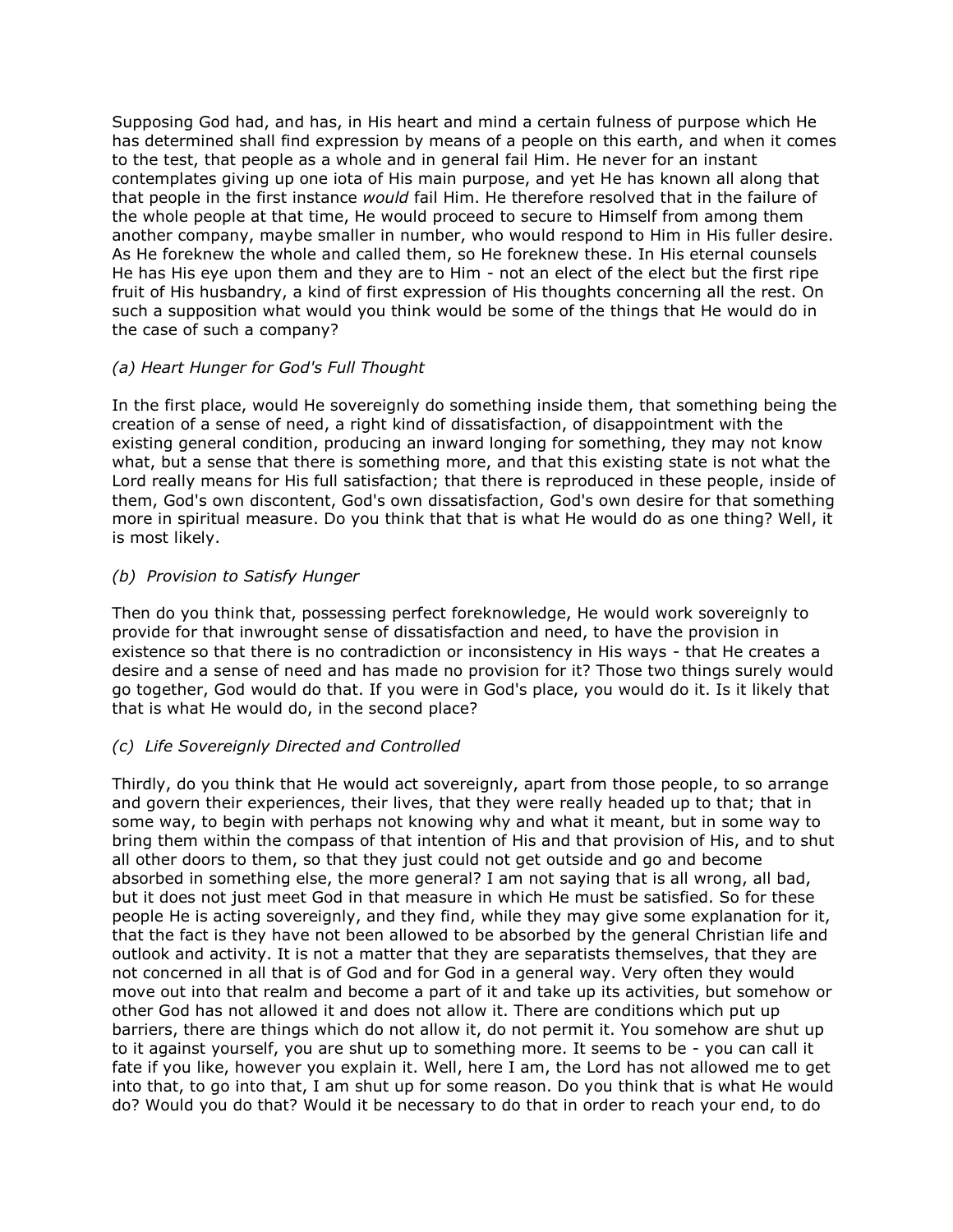quite a lot of frustrating of other things and other ways of a more general character, just frustrate it at every turn, cut across it? Hard, difficult, but do you suppose that is the sort of thing the Lord would do? Is it necessary? What would happen if He did not? Everything would become general; we should go out and be absorbed in the whole general line of things.

Then supposing you are in the unconscious sovereignty of God, unconscious of there being any special sovereignty in it, but in the course of your life you had been brought by those two things into touch with something fuller of God. In the first place, by inward sense of need which cannot be satisfied in the general way, and then by coincidence, accident, hap; whatever you call it, nevertheless you find yourself there. In the course of my life, I find myself here, there, and having a bad time because in such a realm things are very exacting. From the divine side, He is not going to accept a general kind of Christian life. There is going to be some real deep work done here: a bad time which cannot always be said to be a purely spiritual bad time. It is people, awkward people, difficult people, things arising which look to be just, after all, things here on this earth. You quit, you go off, and you are away for a time, but after that time you find that somehow you have got out of place, and you want to get back again. You begin to weigh up all sorts of things, what it involves of humbling yourself, and making confession, putting right this, that and the other, but facing it and eventually realising that it is God with Whom you are having to do, not people and things. You get back, and you say, I am home now, I am where I ought to be. Do you think that that is the sort of thing that God would do sovereignly? Do you think that might be an expression of divine sovereignty in relation to His special purpose? Is it not just likely that that would happen if God were in control of His purpose? It looks like a whole set of human circumstances, and yet, when you come to weigh it all up and look at it squarely and analyse it, you see, there is something more than man in this, this cannot all be put down to man, to people, to earthly things, to a teaching, to an interpretation of truth, to a set of people. If God is on the Throne and I really am in God's hands and I believe God is faithful, I have to say, there is something more than the human in this, there is something behind it. There is only one word I can use for it - that is sovereignty.

# **God's People in Babylon**

# *(a) A Heart-Hungry Remnant*

Now that is a suppositional position. You have exactly that thing presented to you in the Word of God in every detail. Here in Isaiah you have that whole ground covered; the Lord taking a people, a nation, Israel, for the expression of Himself in divine fulness, the nation as a whole failing Him, and He knowing beforehand that it is going to fail Him and, foreseeing it, takes action before they fail. This word or two about Cyrus and to Cyrus is a prophetic utterance many years before Cyrus had a being. "Thus saith the Lord to his anointed, to Cyrus." Where was Cyrus in the day that was uttered? You will not find him. Here you find the Lord speaking about a remnant before they went into captivity and the instrument which should bring them back, send them back; and the building of the temple before the destruction of the temple. It is all spoken of before anything happens. God has His eye upon that second inner company before the whole company has gone into captivity. God has chosen the instrument of deliverance before there was any call for deliverance at all. And when you come to the captivity, what do you find? Well, the large body is satisfied, quite content with their condition, their position. The majority have settled down in Babylon with no thought of anything else at all, but within that company there is a smaller company who were saying, This is not what God meant, and therefore we know that God meant something other than this, something different from this. This is not what we know is God's will, we cannot inwardly settle down to this, we cannot be content with this. And yet, how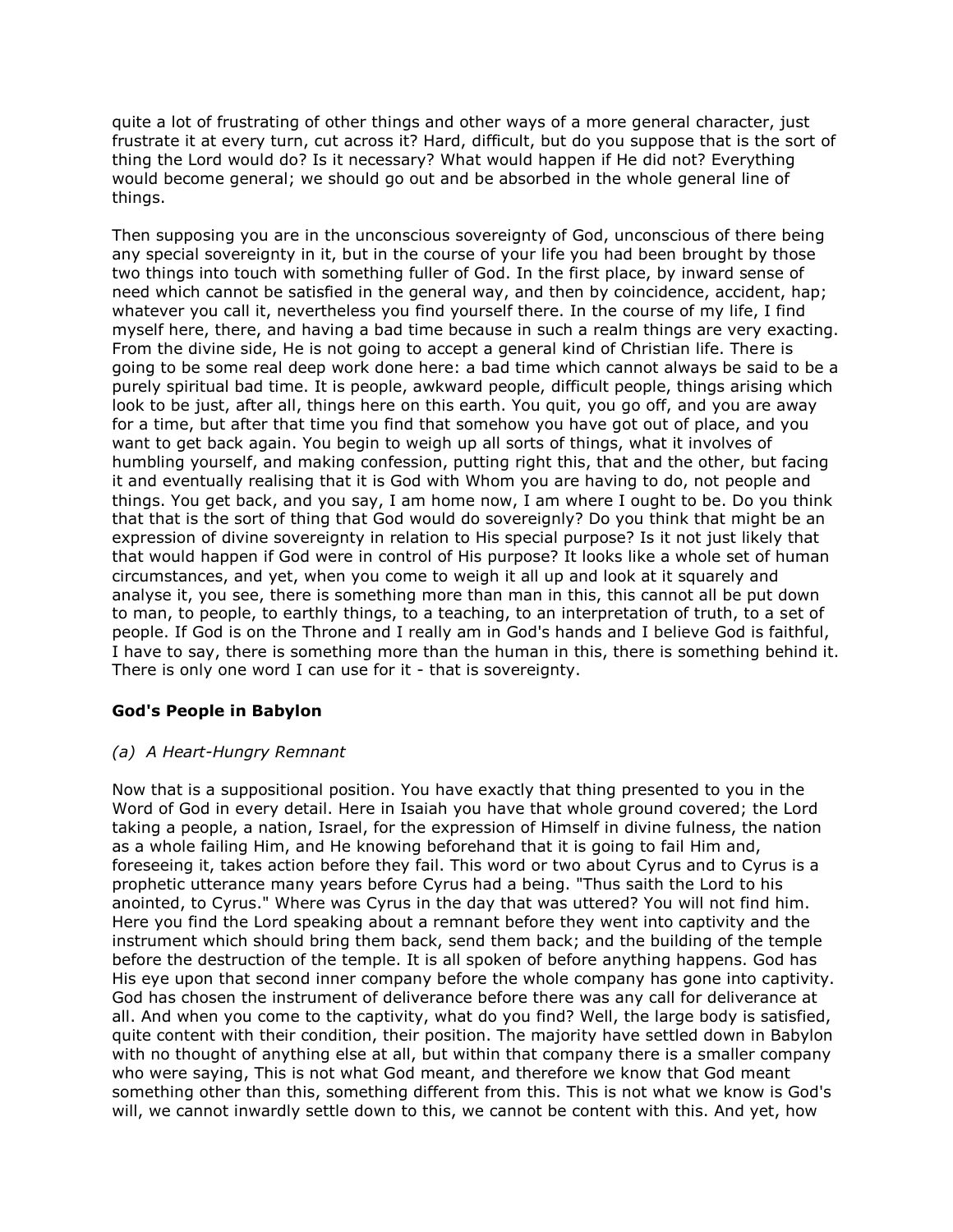can it be otherwise? How are we going to get out? There are those who say, "How can we sing the Lord's song in a foreign land?" (Ps. 137:4); the inward work.

#### *(b) Divine Sovereignty at Work*

And then the sovereign outward provision for meeting that need already secured by God. What are these men doing in Babylon? What is Daniel doing, what are these servants of the Lord doing in Babylon? They are maintaining God's full thought in the midst of His people, and, as the result of Daniel's travail and soul exercise, as the result of Daniel being there, holding on day after day, as we know, for the recovery of God's fuller thought, as the result of that the remnant returns. God has got His prophetic ministry operating right on the spot on behalf of this remnant, His sovereign provision of one kind.

Then His sovereign apprehension of Cyrus. "That the word of the Lord by the mouth of Jeremiah might be accomplished, the Lord stirred up the spirit of Cyrus." "I will gird thee, though thou hast not known me" (Isaiah 45:5). That is sovereignty. A man who does not know the Lord, girded by the Lord to do the Lord's work; irreligious solicitude for God; sovereignty at work to secure God's end.

Then you have two men, Ezra and Nehemiah. If you have any doubt as to what I have said, you have only to read this book of Ezra. "Then rose up the heads of fathers' houses in Judah and Benjamin, and the priests, and the Levites, even all whose spirit God had stirred to go up to build the house of the Lord which is in Jerusalem" (1:5). That is the inner work. And you go over to the next chapter and you have "Now these are the children of the province, that went up out of the captivity of those that had been carried away, whom Nebuchadnezzar the king of Babylon had carried away into Babylon..." and you get a list of people showing that there God had been working in the spirit of a company. They are not all Israel, but within Israel a number in whose spirit God had been working in this direction, sovereign work in the spirit of these people. All these elements are there, and what you have embodied in Ezra is the sovereignty of God in relation to this fuller expression of Himself in a company. You read that book of Ezra, and you find it just full of divine sovereignty from beginning to end. The very first words show the sovereignty of God. "The Lord stirred up the spirit of Cyrus", and then the sovereign orderings of God to see that this thing is brought about. Ezra is one, and he represents the sovereignty of God.

#### *(c) Human Faithfulness in Response*

Nehemiah is the other man, and he represents the other side, and do not forget there is always this other side. It is the side of the faithfulness of man to God's things. It is one thing to recognise the sovereignty of God, but it is a very important thing to recognize that that has to have its parallel, its counterpart, in the faithfulness of man, and Nehemiah is the embodiment of the faithfulness of man as to God's thoughts. One is God taking responsibility, the other is man taking responsibility. Those two things must go together, even when God is going to do a thing so sovereignly, when there is so much that is of God. Our inner spiritual history - we did not make ourselves like this that we cannot settle down and be satisfied with anything less than God's full thought. We had no idea of these things at one time. Certainly they were not of my conceiving. But there came a time when in me there rose up a tremendous sense - there is something much more that God is after; and that casting, divesting and shedding of all sorts of things that were less and moving under an urge that I cannot put off - it is not myself at all, it is in spite of myself, an urge for something more than the normal, the average, the usual, the general, of Christianity. I did not make that. Where did that come from? God has done that, His sovereignty at work within.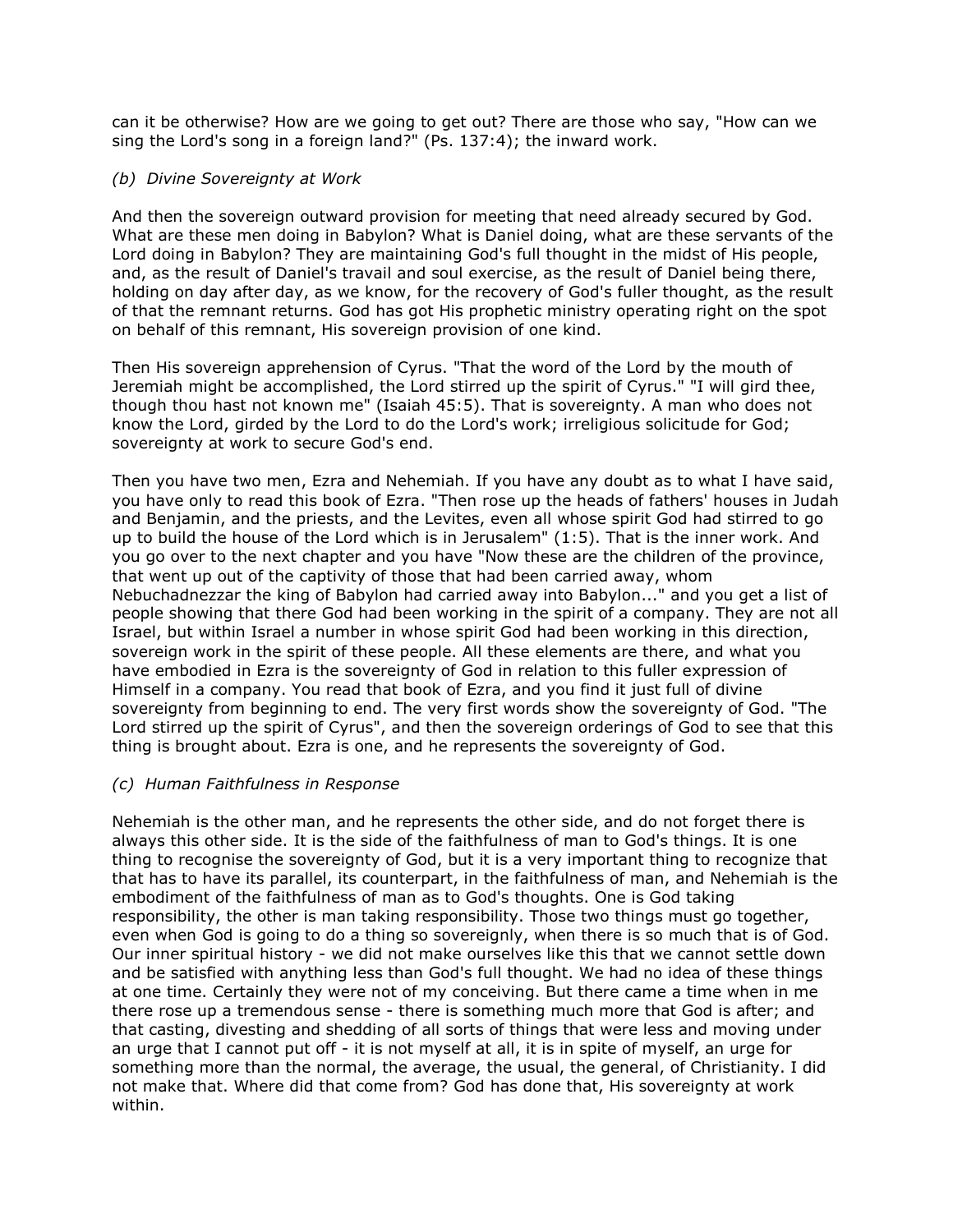And then the hedging up of life. I would have gone into this and that and I would have become a part of this and that, but God has shut that door and that door, and although I have tried to move sometimes, there is no way, and I have had a bad time about it. Why does the Lord not allow that? But He does not, that is all, and to go and force the door would only be to do serious damage to one's relationship with God. Have you anything that answers to that? Then a bad time in which, either actually or inwardly, we drop out, we give it up, we turn aside, we go off at a tangent, and what a time! It is not as though we had just lost something; we have lost everything. For us it is the Lord, it is not the thing at all; we have lost the Lord. Not given up some teaching, some place, not just gone off and left some thing; we have lost the Lord, and we come to realise that the Lord has not come with us, we have to go back to find the Lord where we left Him. And that is not a matter of salvation and eternal life: it is something more than that. Have you any experience of that kind? Perhaps you have not. I hope in one sense you have not, but this is sovereignty girding us for some purpose, and while that sovereignty is at work in these ways, holding us, frustrating us, hedging us up, not letting us go altogether, and if we go a bit, having a wretched time; oh, that we could get back to where we were! That is sovereignty with us, in us.

There is the other side. What about our faithfulness? It is the corresponding thing: God's sovereignty, man's faithfulness. To reconcile the two things is not easy, but they are there. So God not only has an Ezra to express His sovereignty; He has a Nehemiah to express man's faithfulness, and Nehemiah was faithful. See him; read again the book which goes by his name. You highly esteem that man. I have a great respect for Nehemiah. He is a man who has seen what God wants, and he is committed to it up to the hilt. See him using every kind of resource, wisdom. His first move as he comes to Jerusalem is to keep the thing in his heart, and take his ass out after night has fallen and go round Jerusalem, the brokendown walls and burnt gates, to survey the whole thing and say nothing yet. Sometimes it is the greatest of wisdom to say nothing because there are plenty of treacherous people about and plenty of enemies who only want to get hold of what you are thinking about to start frustrating before you get a chance to begin. Nehemiah is wily with higher wisdom and from that start all the way through you see this man's faithfulness to this purpose. Oh, to recognise what God is after and to see the meaning of His dealings with us. It is not just hap and accident if we are committed to the Lord.

# **A Challenge to be Faced**

Do you not think really that a major issue is raised - I think the major issue, one I have had to face again and again in the midst of the problems, the perplexities, the sufferings and all the seemings to which Satan gives his own explanation; I have to raise this ultimate, basic question. Well, is God God, and does God accept a life when it is given to Him, when it really does mean business with Him and He knows, with all its difficulties, with its flaws, with its weaknesses and foolishness, nevertheless, it really wants to be utterly for Him? Does He allow that life to get into all sorts of messes which are a contradiction of His faithfulness, a contradiction even of His righteousness, to say nothing of a contradiction of His love? Can that be if God is God? Surely not! Then all these things are not incidents, they are not just haps. Somewhere behind them there is a sovereignty at work; yes, frustrating, shutting doors, holding up, not allowing, bringing into difficult ways, deep perplexities; but there is a sovereignty at work in relation to some purpose. It must be so, if God is God.

I put it to you again as a proposition. Must it not be like that? If we have committed ourselves to God thoroughly, really meant with the Lord that we want His full will and we do not want our own, and by His grace we will go the way that He leads and shows, whatever it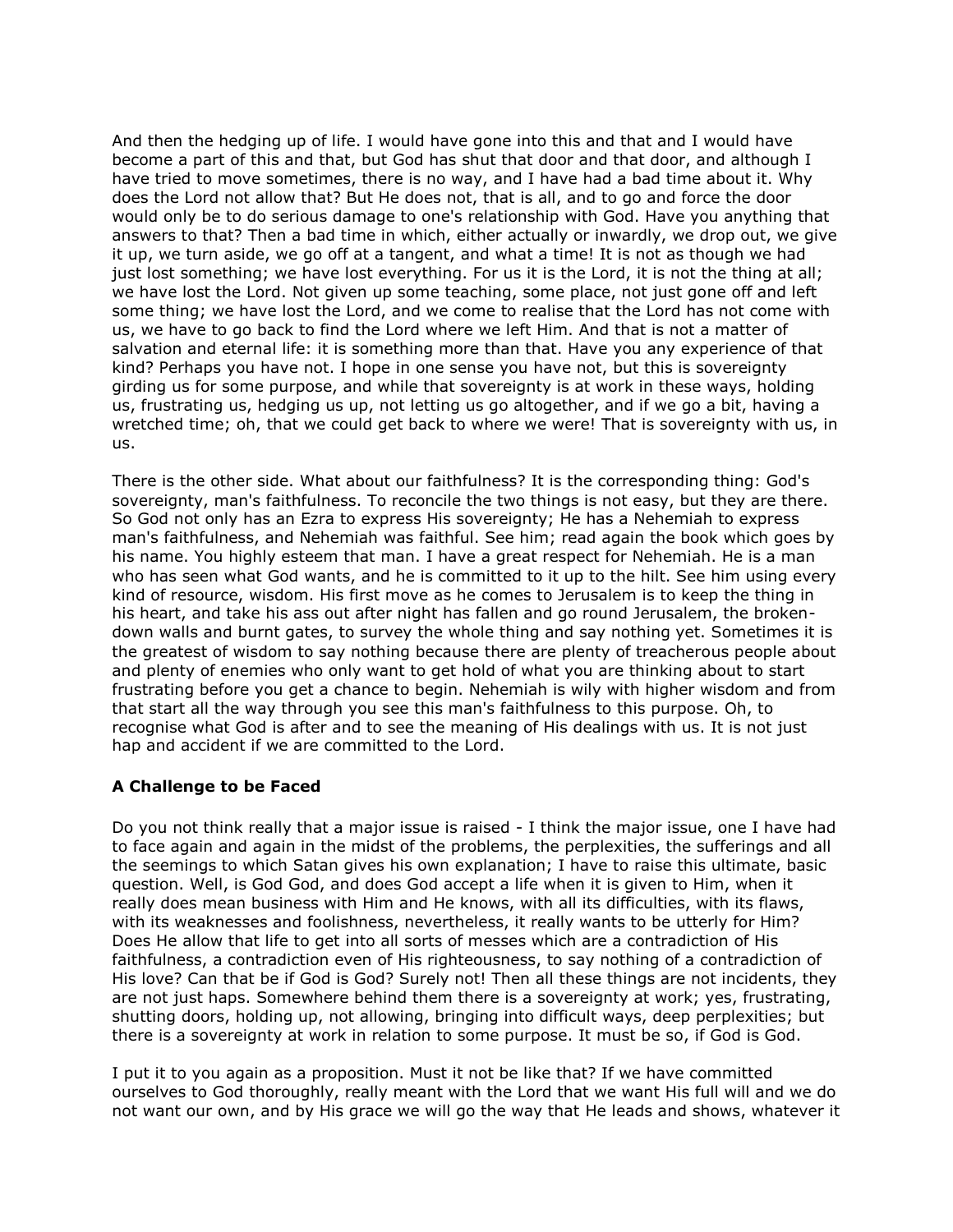costs, if we have done that and then situations have arisen which look terribly complicated and seem to contradict the faithfulness of God, what am I to conclude, what are we going to conclude? We have to conclude one of two things - that God cares nothing for all our devotion and consecration, and just lets us get into any mess, or else this is all under His eye. That is ultimate. We have either to believe God or not to believe Him. You have all this here in the Word, and it all bears down upon this, that people who are related in divine foreknowledge and divine sovereign action come into situations like that, but in the end that sovereignty has been shown to relate to something unusually precious to the Lord, "and they shall be mine, saith the Lord of hosts, even mine own possession, in the day that I do make" (Malachi 3:17).

The Lord is after something more than ordinary and He needs a people for it, but such a people will have unusual experiences, inside and out. It will not be the ordinary, normal course where everything goes well and straightforwardly. It will not be like that for these people. They go through ways that are tortuous and exceedingly difficult, but there is a sovereignty at work.

That is my way of analysing and summing up the situation as I see it in the Word, and I can only say to you that it is not foreign and strange to God's special purposes to have experiences like that. Whether it be the remnant of Israel, whether it be the reactions of God in this Christian dispensation, in the book of the Revelation, the messages to the churches which are just on this ground, it is all like this. Nothing seems normal with a people like that, because God is not going to have anything that is just normal, as we call the normal. It is something more, something extraordinary, and our experience therefore is extraordinary.

#### **God's Sovereign Provision for Times of Declension**

If I were going to add anything, I would just indicate something. As I read the Word, I have a habit of standing back from my Bible, seeing what is there in general, standing back and saying, Now, what is the implication of all that? What does all that signify? I get a lot along that line, and here is an example. I read certain letters that were written by an apostle at the end of his life and at a time when Christianity, as to its primal beauty and glory and purity, was breaking up. I see that the first early conditions as we have them in the early chapters of Acts changed, things all seem to be going wrong. I find all sorts of marks of a change for the worse; the purity of things, the heavenliness of things, is going. The church is becoming an earthly thing, and I know from church history that before the apostolic age was past, before John himself died, they had started making what they called 'bishops' - not in the New Testament sense of that word - ecclesiastical bishops, and it will not be long before they make a pope, and this whole thing has been brought down to earth - and it started before Paul was dead. He at the end with those conditions coming about writes some letters, and no one can suggest that these letters are a compromise, accommodating to the situation which has come about and is growing. They are the most drastic and utter contradiction of what is creeping in, what is growing up. They are such a full revelation of the heavenly thought and mind and position.

What is the significance of this? All I can say is this, that God has sovereignly made His provision for all times of declension in those letters. That is God's sovereign reaction in which He says, in effect, whenever declension sets in and things begin to lose their purity, Here is your provision, I have secured it for you, it is there, everything is provided to meet the situation. You are not left without guidance; you are not left without light in a dark day. You can take hold of these later letters and say, "Arise, shine; for thy light is come" (Isa. 60:1). Darkness covers the earth, and gross darkness the peoples, but here is your light.